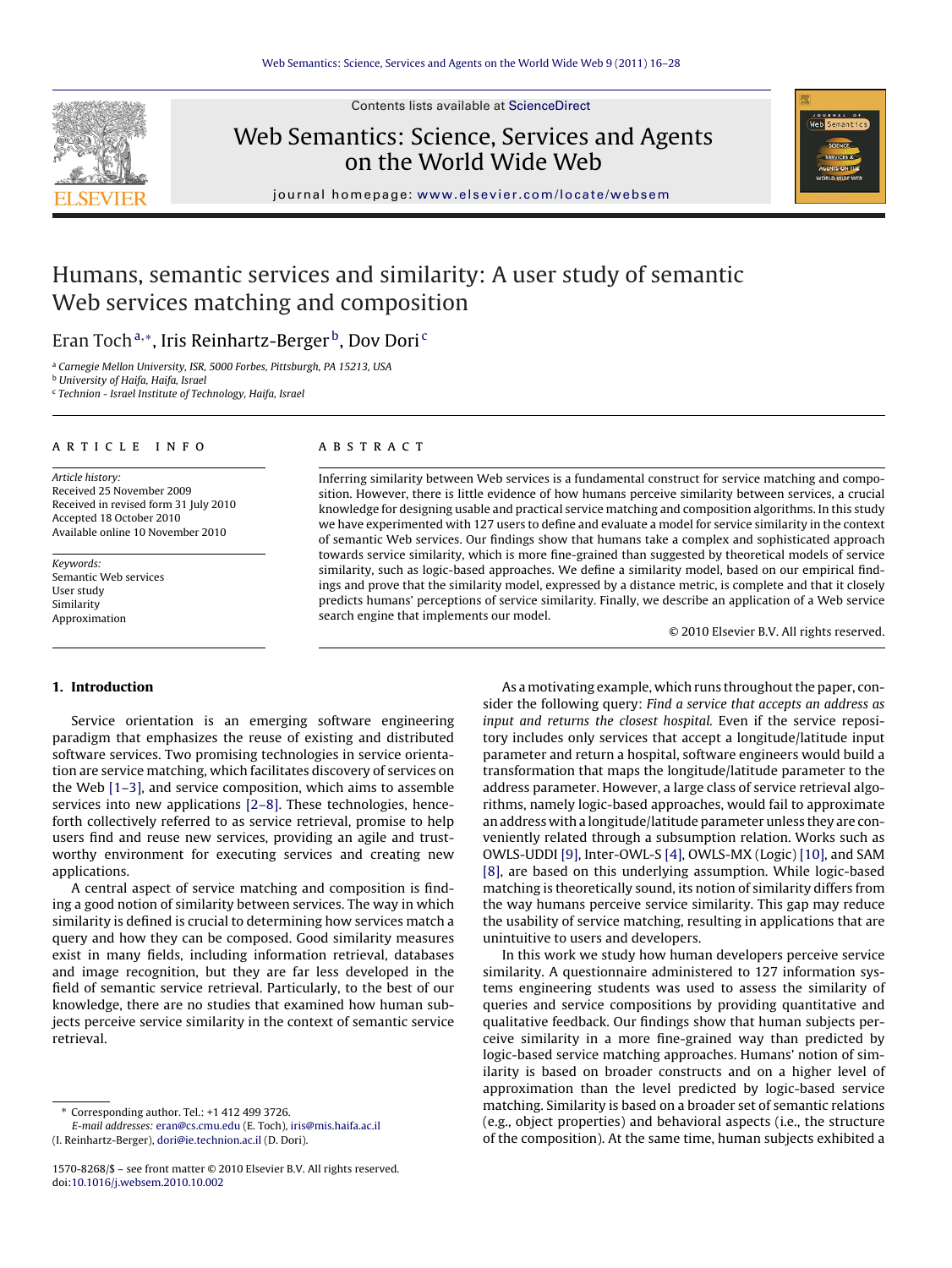<span id="page-1-0"></span>

Fig. 1. Location specification using two different ontologies. Logic-based approaches would return the correct result when the service is specified using ontology (a), but would fail to do so when the service is specified using ontology (b).

softer and approximate notion of similarity, which was based on the evaluation of the service reusability considering the task at hand.

We used the quantitative findings to design an approximate service similarity mechanism, in which we integrated conceptual and behavioral approximations to capture people's notion of similarity. The model is based on a straightforward idea of estimating the number and depth of changes required to adapt the retrieved service to the query. Similarity is hence measured as the edit distance between the original service and the estimation. Quite surprisingly perhaps, we found this method to be sufficient for describing semantic and behavioral aspects of similarity via a model that is both formal and intuitive. We prove two important properties of the proposed similarity measure: (1) the similarity is based on a distance metric that can simplify service retrieval applications, and (2) the similarity measure is complete, i.e., it covers all the possible ontology-based compositions.

In summary, the contributions of this work are the following.

- Describing human perceptions of semantic service similarity,
- providing a complete formal metric for service similarity that is meaningful and intuitive to human developers, and
- combining semantic and behavioral approximation in a single frame of reference.

The rest of the paper is structured as follows. Section 2 reviews current approaches to service matching. Section [3](#page-2-0) defines our theoretical framework of similarity, while Section [4](#page-3-0) describes the similarity patterns. Section [5](#page-8-0) elaborates on the empirical evaluation of our approach. Section [6](#page-11-0) describes an implementation that is based on findings of this research. Section [7, w](#page-11-0)hich concludes the paper, refers to future research directions.

## **2. Current approaches to service retrieval**

In this section, we review the literature pertaining to our study and two related approaches in service retrieval: logic-based approaches and hybrid approaches.

#### 2.1. Semantic Web services

The underlying model of our research is semantic Web services, which aim to resolve the heterogeneity and lack of semantics in Web service specifications [\[11\]. L](#page-12-0)anguages such as OWL-S [\[12\]](#page-12-0) describe services unambiguously by providing meta-data descriptions for Web services, including mapping service properties (e.g., input and output parameters) to common concepts. The concepts are defined in ontologies [\[13\]](#page-12-0) on the Semantic Web [\[14\]](#page-12-0) using the Web Ontology Language (OWL) [\[15\]. W](#page-12-0)eb ontologies serve as the key mechanism to globally define and reference common understanding in a Web-based distributed environment.

Semantic Web services in general and OWL-S specification in particular are used throughout this study, as they provide a clear formal model for service description, and there exists a considerable body of work for reference and comparison. While interesting results were available for retrieval of non-Semantic Web services [\[16\], t](#page-12-0)hey lack formal semantics, making them insufficient for automated service composition. Therefore, we limit the scope of this article to Semantic Web services.

## 2.2. Logic-based approaches

Logic-based approaches in service retrieval are based on reasoning over the semantic descriptions of Web services to match queries and service properties. Service matchmakers, such as OWLS-UDDI [\[9\], I](#page-12-0)nter-OWL-S [\[4\], B](#page-12-0)ae et al. [\[2\], a](#page-12-0)nd SAM [8], match service advertisements with queries by inferring the relations between their underlying concepts classes [\[17\].](#page-12-0)

Zaremski and Wing defined a widely-used classification of matching degrees in logic-based software component matching [\[18\]. W](#page-12-0)e assume a set of concepts related to a given query  $C_0 =$  $\{C_1, C_2, \ldots, C_n\}$ , and a set of properties related to a given advertised service,  $C_S = \{C'_1, C'_2, \ldots, C'_m\}$ . The categories include four levels of matching:

- **exact**, which represents perfect semantic identity of the query properties (e.g., input) with the service advertisement properties, denoted as  $C_0 \equiv C_S$ ,
- **plugin**, in which properties of the service advertisement are fully contained in the concepts of the query, such that the query has at least one concept which is more general than a corresponding property of the service ( $C_S \sqsubseteq C_O$ ),
- **subsumes**, in which concepts of the query are fully contained in the properties of the service advertisement, such that some of the service properties may not fully answer the query in the sense of set-theory ( $C_S \sqsupseteq C_Q$ ), and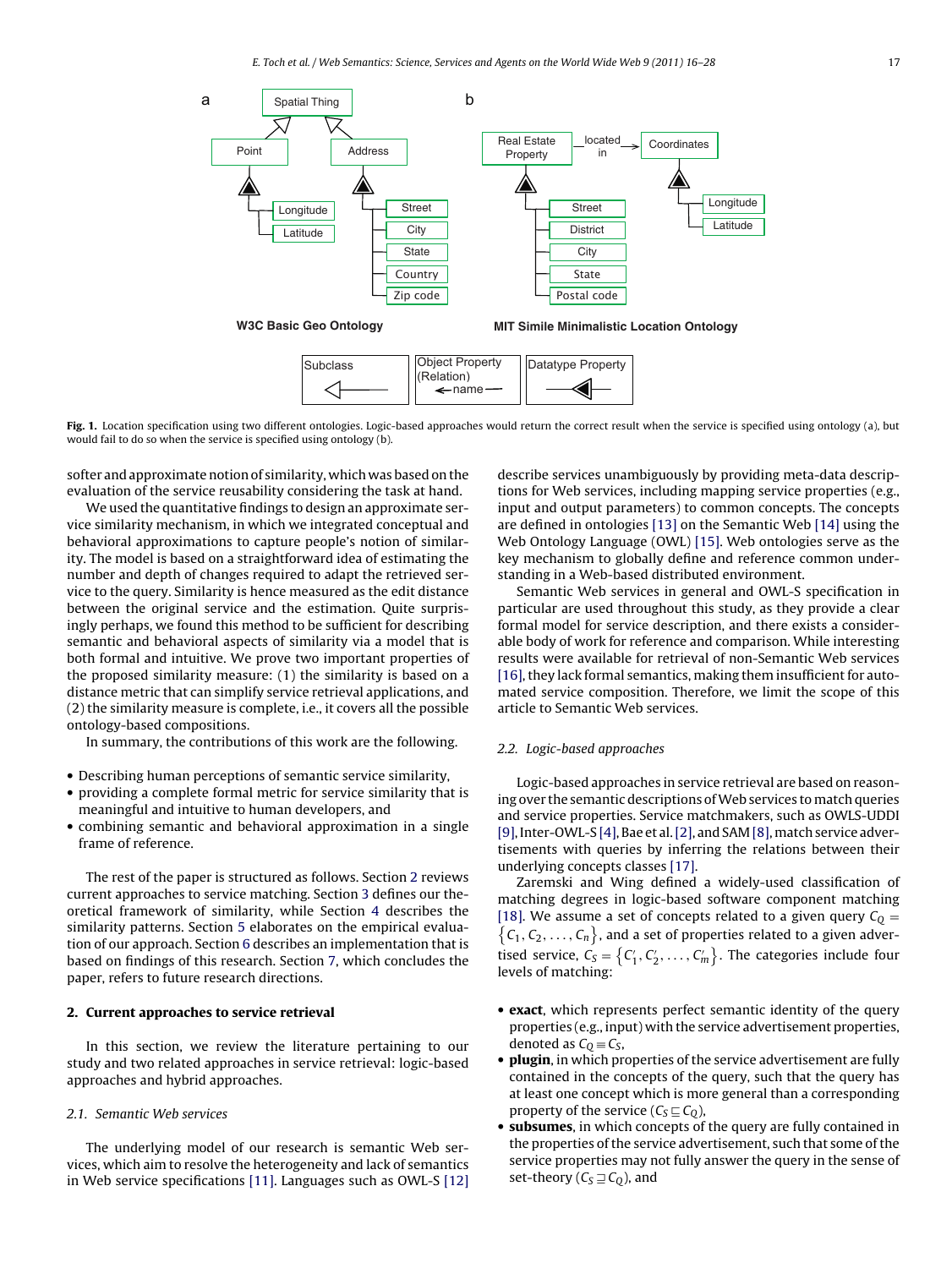<span id="page-2-0"></span>• **disjoint**, in which none of the properties of the service can be related to any concept of the query  $(C_5 \sqcap C_0 = \varnothing)$ .

Logic-based methods have two main drawbacks: limited approximation and the subsumption assumption. Approximate results depend on whether the concepts are related through some set-hierarchy relations. This is not always the case in many realistic scenarios, and as a result, logic-based methods are prone to low recall. [Fig. 1](#page-1-0) exemplifies this problem using two ontologies that express geographical entities: ontology (a) depicts the WC3 Basic-Geo ontology, $1$  in which a Spatial Thing concept represents a superclass for both longitude/latitude pair and an address. Ontol- $\log(y)$  depicts the MIT Simile project ontology,<sup>2</sup> in which the exact same data structure is modeled by having the longitude/latitude as an object property (a relation) of a real-estate concept (an identical concept of address). While the two ontologies express the same intention, logic-based methods would be able to retrieve services that have Address parameters to queries that need a longitude/latitude parameter using ontology (a), but would not be able to infer similarity based on ontology (b).

The second drawback of logic-based approaches is rooted at the subsumption assumption, which dictates that subset concepts are acceptable as substitutes of the parent concept. This may result in unconditional acceptance of inaccurate results. For example, given a query that requires a Spatial Thing concept, a logic-based matchmaker would return a service that exhibits either a Point concept or an Address concept as perfect matches (see ontology (a) in [Fig. 1\).](#page-1-0) However, there is a difference between the ontological aspects and the engineering aspects of the matching in this case. A human programmer would still need to convert the service from Spatial Thing to an Address, and might reject the notion of perfect match in this case.

The similarity measure suggested in this study is designed to address these two drawbacks of logic-based approaches, namely the limited approximation and the subsumption assumption. It extends the approximation scope to handle several ontology modeling approaches. Our similarity measure also provides a gradual approach towards service similarity, ranking results according to the distance edit, i.e., the amount of work required to adapt them to a query. Our edit distance measure for calculating semantic and behavioral differences between an advertised and a requested service can also explain matchmaking results to users.

Our work is also related to non-monotonic service similarity of Noia et al. [\[19\], w](#page-12-0)ho found it to be more intuitive than text-based vector space model retrieval using an experimental evaluation of three test cases and 30 people. Our study differs from [\[19\]](#page-12-0) in two important aspects. First, we use a different methodology: rather than developing a theoretical similarity model and then evaluating it, we first found out empirically users' similarity preferences and then modeled them. Second, we study the similarity between complex services, which include behavioral properties and general relations between concepts.

#### 2.3. Hybrid approaches

The rigidness of logic-based methods led to the development of hybrid matchmakers [\[17\]. T](#page-12-0)his approach augments logic-based methods with other matching methods, especially from the information retrieval (IR) field. Works such as LARKS by Sycara et al. [\[20\],](#page-12-0) OWLS-MX by Klusch et al. [\[1\], i](#page-12-0)SPARQL by Kiefer and Bernstein [\[21\]](#page-12-0) and Stroulia and Wang [\[22\]](#page-12-0) introduce methods that combine text-based similarity, type signature matching, and logicbased matching of concept classes. Experimental evaluations done by Mikhaiel and Stroulia [\[23\]](#page-12-0) and by Klusch et al. [\[24\]](#page-12-0) show that hybrid approaches outperform logic-based approaches, and that using a multitude of methods improves the performance of the matchers.

Our work complements the hybrid approaches; the editdistance similarity measure can be employed as a sub-method in a hybrid matchmaker, along with text-based and other matching methods. Our method can be used as a fine-grained addition to logic-based matching, providing a similarity measure which can be explained to the user via ontological concepts. From the practical standpoint of service matching, it is highly likely that embedding our method within a hybrid approach would provide more precise matches than our method alone for two reasons. First, mounting evidence has shown that the combination of multiple matching methods outperforms any single method. Second, our method takes into account semantic relations as expressed in an ontology, which may limit the recall and precision if the ontology is incomplete or insufficient.

Our work also differs from other efforts in service matching in its motivation and methodology. Our main motivation is to understand people's preferences in service similarity rather than improve service retrieval using existing measures for precision and recall. Knowledge about users' similarity perceptions can be used to enhance existing hybrid approaches by guiding benchmarks and test cases for Semantic Web services matching such as OWLS-TC [\[24\].](#page-12-0)

### **3. Approximate service similarity**

In this section we describe a schema for measuring similarity between Web services. We first introduce the basic definitions used throughout the paper. We then formalize a general model for measuring the affinity between two service compositions by estimating the edit distance between two compositions, i.e., the number of changes required to bridge the gap between the compositions.

#### 3.1. Service retrieval components

The basic components of service retrieval are operations. An operation is a specification of an atomic function provided by the service that performs a task which is not further divided. Operations are defined using a set of properties, which specify meta-data about the functionality of the operation. In this study we use only two types of properties: inputs and outputs. $3$  We formally define an operation as follows:

 $\langle$  URL, Props, label $\rangle$ , such that **Definition 1** (Operation, OP). An operation is a tuple  $OP \equiv$ 

- URL is a uniform resource locator—a text string that uniquely identifies the operation.
- Props is a set of properties,  $p_1, p_2, \ldots, p_n$ . Each property is taken from a type domain:  $p_i \in Input \cup Output$
- label : Props  $\rightarrow \mathcal{O}$  is a labeling relation that associates a property from the set Props with a concept class taken from an ontology  $\mathcal{O}$ .

We base our definition of ontology on OWL [\[15\], t](#page-12-0)he most common ontology language. We assume that we have a single ontology

<sup>1</sup> WC3 Basic Geo Vocabulary, <http://www.w3.org/2003/01/geo/>.

<sup>2</sup> MIT Simile Project Location Ontology,[http://simile.mit.edu/2005/05/ontologies/](http://simile.mit.edu/2005/05/ontologies/location) location.

<sup>&</sup>lt;sup>3</sup> For the sake of simplicity, we consider OWL-S effects as outputs and OWL-S preconditions as inputs.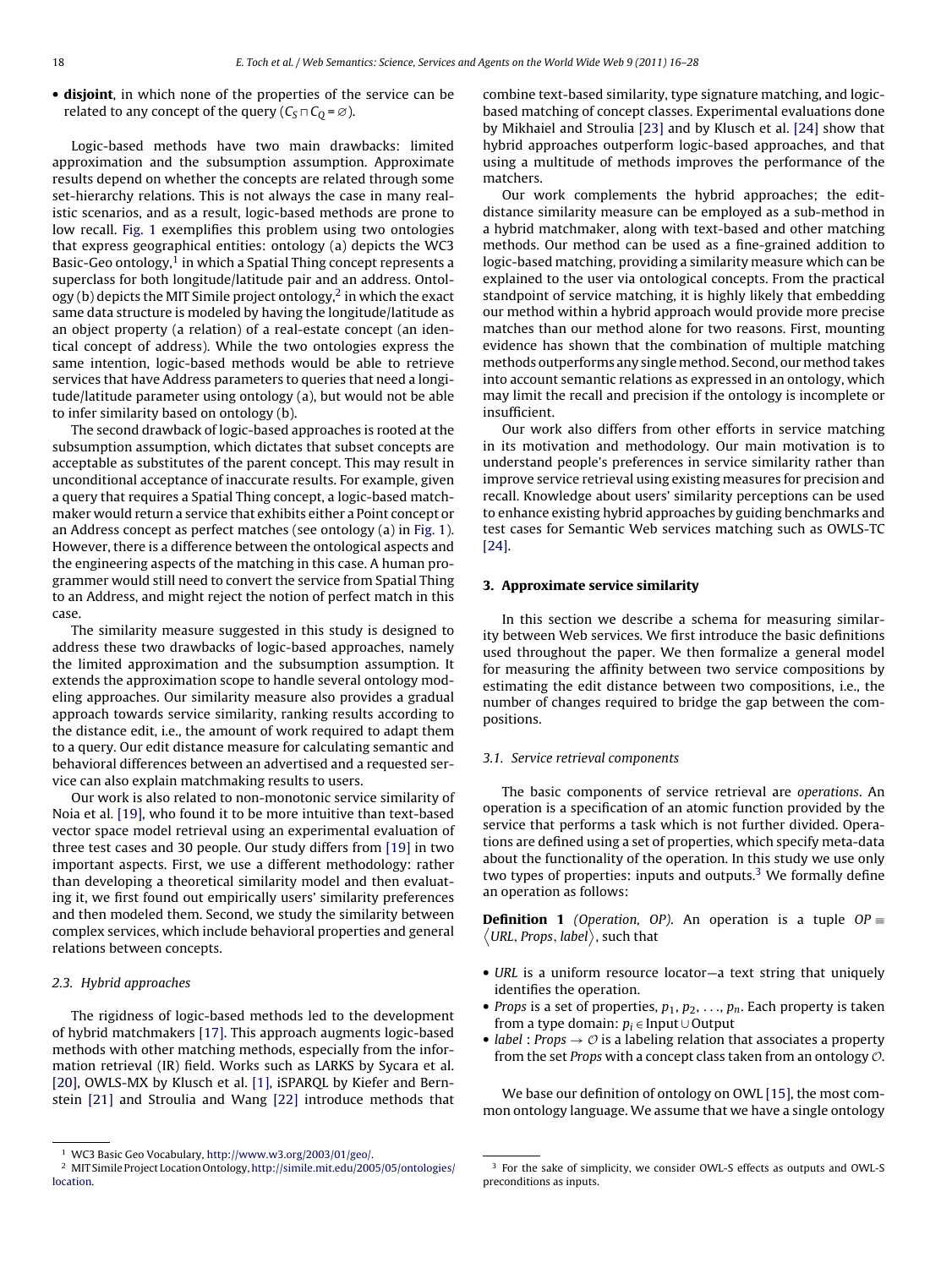<span id="page-3-0"></span>

**Fig. 2.** Two operations which can possibly answer the query "Find a service that accepts an address and returns the closest hospital". The "closest to" ontological relation is not displayed.

 $O$ , which denotes a unification of all the ontologies in the service retrieval framework.4

A service is defined as an identifiable set of operations with no mandatory information about the execution order of the operations. The behavior of a service is described using a composition. In our model, compositions are used to describe both queries and the results of the service retrieval processes related to these queries.

**Definition 2** (Composition, Com). A composition is a directed, acyclic and weakly connected graph Com  $\equiv$   $\langle {\cal OP},$  Flows $\rangle$ , where:

- $OP = \{OP_1, OP_2, \ldots, OP_n\}$  is a set of operations.
- Flows  $\leq$  OP  $\times$  OP is a set of directed data flows between operations.

A composition provides a limited description about the behavior of a set of operations by specifying precedence between the operations. This view is inherently limited, as we do not specify information about such items as the conditions in which some precedence takes place, the data that is passed from one operation to another, and state changes.

## 3.2. Composition affinity

In this section we define a general model for analyzing and measuring the affinity between any two compositions. Our model for similarity is based on counting the number of changes required to modify one composition to another, much like the way edit distance is used in strings. Given two compositions,  $Com_1$  and  $Com_2$ , we say that Com<sub>1</sub> is similar to Com<sub>2</sub> if Com<sub>1</sub> is augmented with a finite set of operations which imitate the functionality of Com<sub>2</sub>. The augmenting operations are called **virtual operations**, as they reflect desired functionality, which does not necessarily exist.<sup>5</sup>

To illustrate how the similarity measure is applied, consider our running example depicted in Fig. 2 (the underlying ontology is dis-played in [Fig. 3\).](#page-4-0) The two operations,  $a$  and  $b$ , differ in their input and output parameters:

- Operation a: Find Organization receives an address and returns an Organization, e.g., a company or a non-profit organization.
- Operation b: Find Hospital receives a longitude/latitude and returns a Hospital.

None of the two operations suits perfectly the query expressed in the caption of Fig. 2. Operation a receives an Address concept, which is common to both the query and the operation, but returns an Organization. Furthermore, it has an extra input parameter. Therefore, by adding an operation that transforms an Organization to a Hospital, Operation a can be reused. Similarly, Operation b can be used by adding an operation that transforms a longitude/latitude concept to an Address concept. The certainty that such transformations are feasible depends on the properties of the ontological relations between the two concepts. A "rational" human engineer would choose the operation that requires the least amount of adaptation operations to implement the service defined in the query. This is the intuition that guides our similarity measure.

Similarity is measured by calculating the certainty of the inferred virtual operations. The certainty is derived from either the structure of the ontology or the composition. Consider the ontology model in [Fig. 3. A](#page-4-0)s there is a 1:1 relation between Address and longitude/latitude, it is likely that a mapping operation from longitude/latitude to Address can be constructed. However, the relation between Agent and Address is 1:m, lowering the probability of a successful transformation between these concepts. In the following section we define a schema for evaluating the constructability of virtual operations. We analyze the situations in which virtual operations can be created and how the impact on similarity can be assessed.

The basic tool for evaluating similarity is a constructor, a function that maps two comparable compositions to a set of virtual operations.

**Definition 3** (Constructor). A constructor is a function:

 $\Psi: Com \times Com \rightarrow VOP_1, VOP_2, \ldots, VOP_n$ 

characterized by two properties:

- type:  $\Psi \rightarrow \{$  Set-hierarchy, Relation, Behavioral assigns each constructor an affinity pattern type.
- $\mu : \Psi \to \mathcal{R}$  is a cost function that assigns a single cost value to each specific construction.

The cost function,  $\mu$ , is calculated differently for each type of constructor, as described in the following section. The similarity definition [\(Definition 8\)](#page-7-0) uses  $\mu$  as the basic building blocks in comparing several compositions retrieved for a query, preferring those with the minimal cost.

## **4. Affinity patterns**

We classify the possible constructors of virtual operations into three semantic affinity patterns, which reflect possible inferences over the ontology and the structure of the composition. Two constructors are semantic, i.e., they are based on semantic properties of the underlying ontology that defines the operation's parameters. The third constructor is behavioral, as it is based on the structure of the composition graph. In this section, the three affinity patterns are defined and explained. We then define two properties of these patterns: completeness and similarity.

## 4.1. Semantic affinity patterns

The main challenge in designing the semantic affinity patterns is to provide a single frame of reference which is adaptable to various types of ontological relations, and specifically the following relations:

• Set relations between concepts classes, such as OWL sub-class, intersection, and union.

<sup>&</sup>lt;sup>4</sup> We assume that  $\mathcal O$  is a single ontology, which is a combination of the original ontologies used to annotate the Semantic Web services. More background of ontology merging and aligning can be found in Euzenat and Shvaiko [\[25\].](#page-12-0)

<sup>5</sup> This definition holds for operations as well, as they can be considered compositions that include a single operation.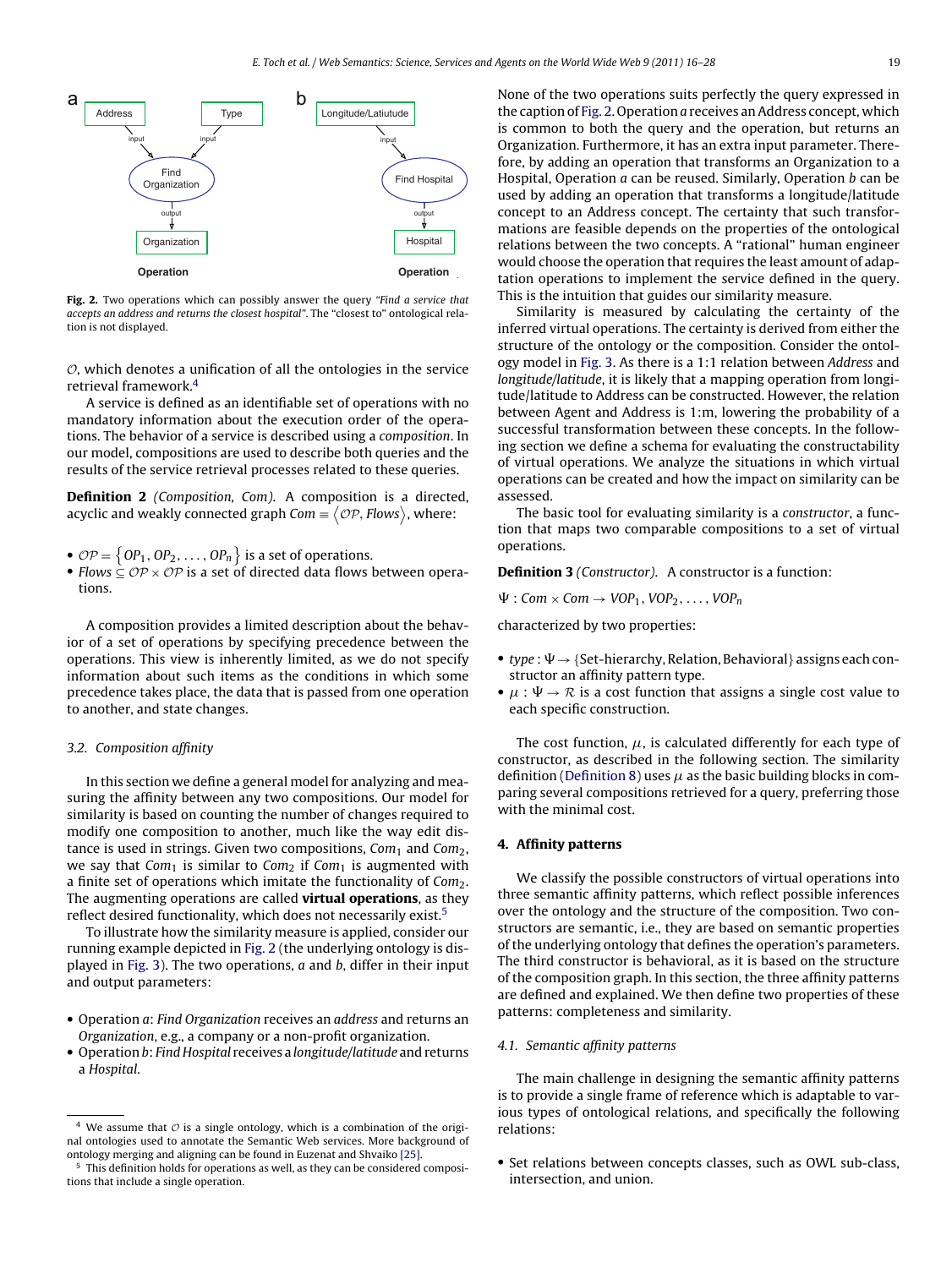<span id="page-4-0"></span>

Fig. 3. An example of a healthcare ontology, including concepts, subclass relations, object properties, and datatype relations.



**Fig. 4.** Examples of applying the set-hierarchy and relation pattern.

• Property relations, as in the OWL object properties and datatype properties.

Semantic constructors are handled by substituting an operation parameter concept with another concept. The construction cost is as function of the semantic relation between the concepts. In what follows, we assume two given operations,  $OP_1$  and  $OP_2$ , each with a single parameter of the same type (e.g., input or output),  $C_1$  and  $C_2$ , respectively. The constructor is denoted by  $\Psi (OP_1, OP_2)$ . Section [4.1.3, i](#page-5-0)n which combining semantic patterns is discusses, includes cases in which the operations have more parameters. The construction cost is based on the cardinality of the relational similarity [\[26\]](#page-12-0) between concepts  $C_1$  and  $C_2$ . The relation cardinality represents the information content of the relation. As the number of instances of the relation grows, so does the uncertainty of finding an adequate assignment of these instances. When the cardinality of Rel is infinite, finding a probable assignment becomes impossible.

## 4.1.1. Set hierarchy pattern

The set hierarchy pattern is concerned with affinity between operations whose parameters are related by a set relation of subclass, union, intersection, or restriction. As depicted in Fig. 4(a), an operation whose input concept is Person can be simulated by an operation whose input is the concept Patient, which is a subclass of Person. We define two concepts,  $C_k$  and  $C_l$ . With no loss of generality, let us refer to  $C_l$  as the input concept of the original composition. We denote  $P(C_i)$  as the set of data-type and object properties that concept  $C_i$  exhibits. We define the constructor cost for a single concept as follows.

**Constructor 1 (Set hierarchy pattern).** The construction cost for two operations OP<sub>l</sub> with C<sub>l</sub> as a parameter and OP<sub>k</sub> with C<sub>k</sub> as a parameter of the same property (e.g., input or output), is defined as:

$$
\mu(\Psi_{\text{set}}(OP_l, OP_k)) = \frac{|P(C_l) \cup P(C_k)|}{|P(C_l) \cap P(C_k)|}
$$

 $\Box$ 

For example, consider the two concepts, Person and Patient, defined in Fig. 3, where Patient is a sub-class of Person. The property sets of the two concept classes are:

 $P(Person) = {Email, Phone, Address}$ 

P(Patient) = {Health Insurance Number,Takes Drug,Email,Address,Phone}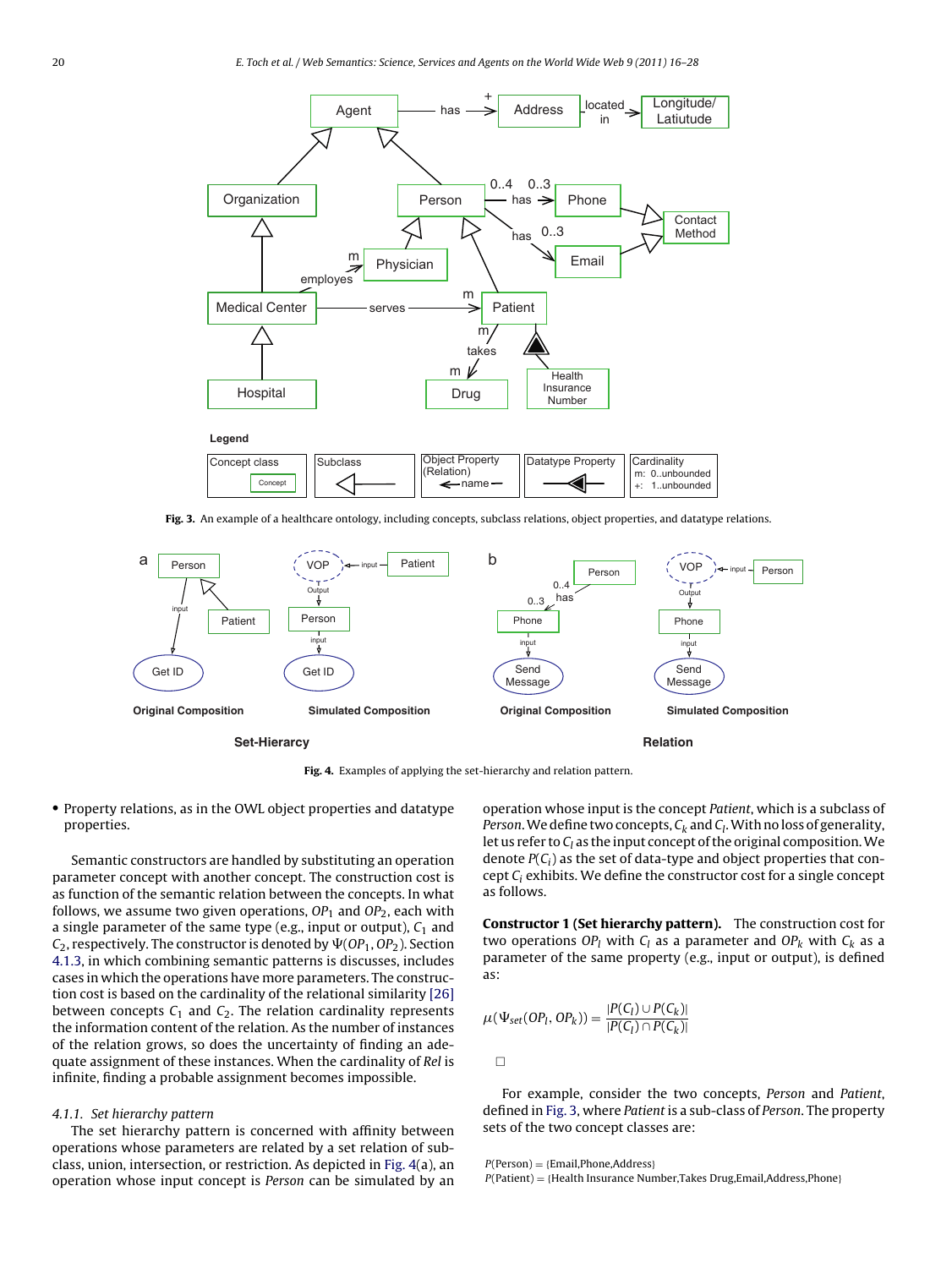<span id="page-5-0"></span>The construction cost function is calculated as the ratio between the union and the intersection of the property sets:

$$
\mu(\Psi_{set}(OP_1, OP_2)) = \frac{5}{3}
$$

To better understand how the construction cost is calculated, consider the construction cost of a slightly different operation, for which the Agent and the Patient concepts are parameters. The size of the intersection between the properties of the two concepts is 1 (based on the property Has Address), while the size of the union is 5 (based on the properties Has Address, Has Phone, Has Email, Takes Drug, and Health Insurance Number). Therefore, the construction cost would be 5. This example shows how the construction cost reflects the semantic distance between concepts. As the semantic difference between Agent and Patient is greater than the semantic difference between Person and Patient, constructing a composition between operations with these concepts would require a greater number of modifications, as reflected by the construction cost.

The set hierarchy pattern finds the cardinality of the relation between the two concepts based on the proportion of common properties between the concepts. The motivation behind this design is to cover all the types of OWL hierarchical set relations, such as subclass, union, and intersection. Furthermore, this pattern relies on theoretical foundations, including Jaccard similarity coefficient [\[27\], s](#page-12-0)imilarity in semantic networks by Rada et al. [\[28\],](#page-12-0) feature-based similarity in description logic by Borgida et al. [\[29\],](#page-12-0) and general cognitive theories about similarity by Tversky [\[30\].](#page-12-0)

This pattern has some limitations. First, concepts that do not contain object or datatype properties will not come out as being similar even if set hierarchy relations are specified. Second, the overall number of properties influences the construction cost. For concepts at lower levels of the class hierarchy and which inherit many properties, the construction cost is expected to be higher than that of concepts that inherit only few properties.

#### 4.1.2. Relation pattern

In this study, we investigated how users substitute operations based on general relations. For example, in [Fig. 4\(b](#page-4-0)), the original composition exhibit a Phone concept as input. The relation pattern describes the construction that substitutes the composition with one in which the input concept is a Person.

Relations can be interpreted in various ways. An overview on relations in description logic was done by Kü sters and Bordiga for [\[31\]. I](#page-12-0)n this study, we refer to relations which are known in OWL as bidirectional (i.e., non-functional) object properties. We assume that relations are parameterized by mandatory cardinality, e.g., two classes that have min  $n$  and max  $m$  object properties. For example, in [Fig. 3, a](#page-4-0) medical center has an unlimited number of patients, and a patient has a single medical center. We also assume that relations cannot have restrictions over the type of instances belonging to the relation.

Let  $C_s$  and  $C_d$  be two arbitrary concepts that are related through relation Rel( $C_s$ ,  $C_d$ ). As object properties are binary, using two concepts is sufficient for defining the pattern and calculating the cardinality of the relation. The virtual operation maps properties of source concept to properties of the related destination concept. We use the colon mark (:) to denote the relation between an instance (on the left-hand side) and a concept class (on the right-hand side).

**Constructor 2 (relation pattern).** The cost function of the constructor is derived from the cardinalities of the relation as follows.

 $\mu(\Psi_{rel}(OP_1, OP_2)) =$  $|\{x : C_d | (y, x) \in Rel(C_s, C_d)\}| \times |\{y : C_s | (y, x) \in Rel(C_s, C_d)\}|$  $\Box$ 

The possible assignment of instances in the relation is the Cartesian product of the assignments on both directions of the relation. Therefore, the relation pattern exemplified in [Fig. 4\(b](#page-4-0)), which  $C_s$  = Person,  $C_d$  = Phone and Rel( $C_s$ ,  $C_d$ ) = has has the cost function:

$$
\mu(\Psi_{rel}(OP_1, OP_2)) = 3 \cdot 4 = 12
$$

The cardinality reflects the uncertainty of finding a specific instance pair among all pairs linked by the relation. In the case of the relation between Person and Email, where every email has a single Person, finding a specific assignment of the relation relies only on the number of emails a person has (up to 3 in our example). Therefore the construction cost is 3, much less than the construction cost of finding an assignment of phone to person. Unlimited maximal cardinality (e.g., 0 to *n*, where *n* is unbounded), yields an infinite cost, since the average cardinality is infinite as well.

#### 4.1.3. Combining semantic patterns

The possibly complex structure of ontologies and operations requires special handling of cases with complex ontological structures or multi-parameter operations. In this section we define two additional constructors: (1) the Min constructor, which handles complex ontological structures, and (2) the multiple constructor, which handles multi-parameter operations.

Concepts can be related indirectly, through other concepts and with multiple types of relations. Consider, for example, the relations between Organization and Person in the ontology depicted in [Fig. 3. A](#page-4-0)s the two concepts are not directly related, comparing two operations which are based on these concepts is not feasible with the patterns introduced so far. Furthermore, some concepts are comparable even if they are related by a combination of different ontological relations, such as Address and Organization.

In order to compare operations based on two concept classes that are not directly related, the algorithm iterates over the possible paths between these concepts in the ontology and selects the path that minimizes the overall construction cost. The Min constructor, defined below, reflects the minimal amount of work necessary for adapting a composition to a query.

**Definition 4** (Min Constructor). Let path =  $\{\Psi_1, \Psi_2, \dots, \Psi_m\}$  be a sequence of constructors, starting at the source concept class  $C_s$ and ending at the destination concept class  $C_d$ . We define the cost function of the combined constructor as the sum of the constructor costs along the minimal path (minpath), i.e., the path that satisfies the following equation:

$$
\mu(\Psi_{min}) = \mu(minpath) = \min_{path_i} \sum_{\Psi_j \in path_i} \mu(\Psi_j)
$$

The Min constructor finds the shortest weighted path, where the cost is the sum of weights on the edges. For example, evaluating a construction for two operations,  $OP<sub>1</sub>$  with parameter Person and  $OP<sub>2</sub>$  with parameter Contact Method in the ontology depicted in [Fig. 3, c](#page-4-0)ould be done in two ways:

- 1. Using the Phone concept, with cost  $\mu$  = 12.
- 2. Using the *Email* concept, with cost  $\mu$  = 3.

Therefore, the cost of the construction is:  $\mu(\Psi_{min}(OP_1, OP_2))$  = 3 The second constructor is the multiple constructor, which handles the common case in which an operation includes more than one parameter. To evaluate the similarity of the whole operation, we define a cost function over the combination of the constructors handling the parameters of the operation. As reusing the existing operation requires adding virtual operations that would transform all necessary parameters, we define the combined cost as the sum of the costs of all the constructors. We define an orphan parameter as a parameter which exists in one operation but does not have a counterpart finite construction cost parameter in the other operation.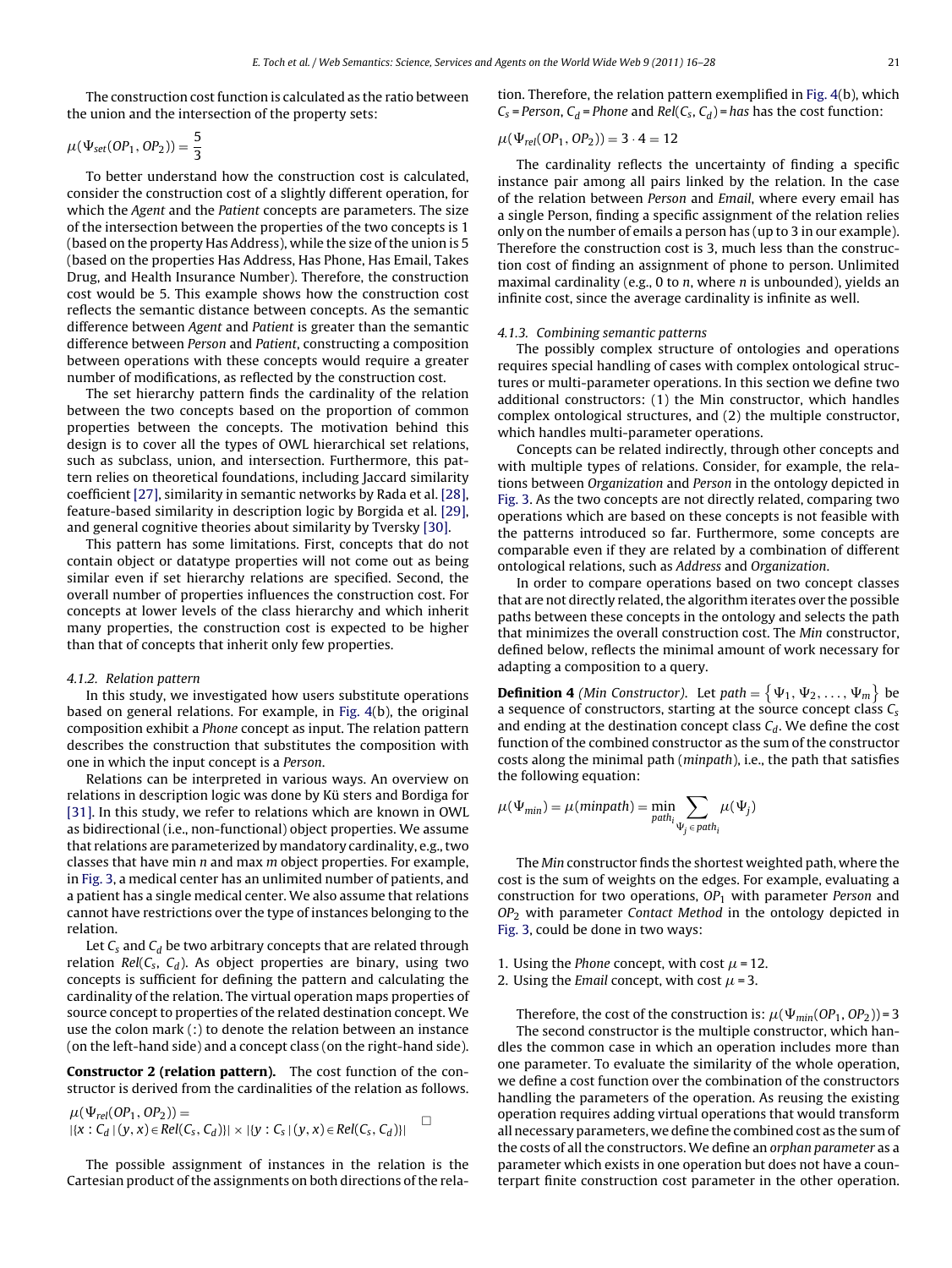

**Fig. 5.** An example of applying the behavioral pattern: composition a is matched with composition  $b$  by simulating  $b$  with  $a$ . If such a simulation exists, then the similarity is defined by its construction cost.

To comply with the definition below of the behavioral pattern, we set the price of an orphan parameter to 1. The multiple constructor is defined as follows:

**Definition 5** (Multiple constructor). Let  $Con_{OP_k} =$  $\{\Psi_1, \Psi_2, \ldots, \Psi_m\}$  be a set of constructors handling multiple parameters 1..., m of operation  $OP_k$ . Let  $n_p$  be the number of orphan parameters (parameters which appear in one of the operations and do not have a counterpart in the second operation). We define the cost of the multiple construction as the sum of the costs of  $Con_{OP_k}$ :

$$
\mu(\Psi_{multiple}(OP_k)) = n_{(p)} + \sum_{\Psi_i \in Con_{OP_k}} \mu(\Psi_i)
$$

Consider the two operations in [Fig. 2](#page-3-0) (page 2). The construction cost between Address and longitude/latitude is 1, and the construction cost between Hospital and Organization is 3. The parameter named "Type" is orphan, as it does not have a counterpart. Therefore, the overall construction cost is  $1 + 3 + 1 = 5$ .

## 4.2. Behavioral pattern

The behavioral pattern is used to compare compositions rather than single operations. It evaluates inexactness stemming from the structure of the composition graph rather than from the semantic properties of the operations. For example, the behavioral pattern evaluates the similarity of compositions that share some of the operations but not all of them.

Fig. 5 depicts two compositions, where composition  $b$  has one excessive operation,  $OP_3$ , compared with composition  $a$ . The simulated composition is defined as the intersection of the compositions. It contains the operations shared by all the compositions. In our example, the shared operations are  $OP_1$  and  $OP_2$ . An empty transition operation, denoted  $VOP_{\epsilon}$  and defined below, replaces operations that originally connected existing operations and were removed by the construction. For example,  $OP_3$  connected  $OP_1$  and  $OP<sub>2</sub>$  in composition b. VOP<sub> $\epsilon$ </sub> serves as a channel for delivering information between operations without affecting their interface.

We define the virtual operation, VOP<sub>E</sub>, using its constructor,  $\Psi_{\epsilon}$ :

**Definition 6.** (Empty Transition Virtual Operation Constructor -  $\Psi_{\epsilon}$ )

```
\Psi_{\epsilon}(OP_i, OP_j) = \{OP_i, OP_j, VOP_{\epsilon}\}\s.t.
VOP.in = OP_i.out \wedge VOP.out = OP_i.in
```
The cost of  $VOP<sub>f</sub>$  is arbitrarily set to 1. Therefore, the cost of the construction is the graph edit distance between the two original compositions and the simulated composition. The graph edit distance is defined as the number of node and edge deletions or insertions necessary to transform one graph into another [\[32\].](#page-12-0) It is a simple measure of graph similarity, similar to edit distance on strings. If the graphs are identical, *edit*( $Com_1$ ,  $Com_2$ ) = 0. If the graphs are disjoint, i.e., they do not contain any common subgraph, then edit(Com<sub>1</sub>, Com<sub>2</sub>) =  $|Com_1|$  +  $|Com_2|$ . In Fig. 5, the edit distance is 1, as one operation was removed through the construction. Finally, we define the constructor cost for two compositions:

**Definition 7.** Composition construction cost Given a complex construction process  $\hat{\Psi}(\textit{Com}_1, \textit{Com}_2)$ , which consists of a set of lower-level constructors,  $\Psi_1, \Psi_2, \ldots, \Psi_n$ , the overall construction cost is:

$$
\mu(\hat{\Psi}(Com_1, Com_2)) = \sum_{i=1..n} \mu(\Psi_i)
$$

#### 4.3. Construction cost properties

We now prove that the construction cost  $\mu$  is a distance metric. Proving this characteristic has several advantages. First, learning algorithms such as K-means, nearest-neighbors classifiers and kernel algorithms (e.g., SVM) require a distance metric. Proving that the cost is a distance metric is useful for various applications that rely on learning algorithms, including indexing by service clustering and automatic categorization of services. Second, some valuable distance metric properties of the construction cost are inherited, including insensitivity to the order in which constructors are applied to a composition.

## **Theorem 1.** The construction cost function is a distance metric.

**Proof.** The construction cost  $\mu$  satisfies the four properties of a distance metric as follows:

- 1. Non-negativity:  $\mu$  is a sum of relation set cardinality, which is always non-negative. Therefore  $\mu(\Psi) \geq 0$  for every  $\Psi$ .
- 2. Identity: Applying a constructor to the same composition will yield an empty set of virtual operations. As the composition construction cost function is a sum of the virtual operations,  $\mu(\Psi(Com_i, Com_i)) = 0.$
- 3. Symmetry: By the definition of the constructors, they are insensitive to order, such that the following holds for each type of constructor:  $\Psi(Com_1, Com_2) = \Psi(Com_2, Com_1)$ . Thus, their costs are equal too.<sup>6</sup>
- 4. Triangle inequality:  $\mu(\Psi(x, z)) \leq \mu(\Psi(x, y)) + \mu(\Psi(y, z))$  Let us assume that there exist three compositions,  $x$ ,  $y$  and  $z$ , such that  $\mu(\Psi(x, z)) > \mu(\Psi(x, y)) + \mu(\Psi(y, z))$ . According to [Definition](#page-5-0) [4,](#page-5-0)  $\Psi_{min}$  is the construction that yields the minimal cost. We can construct  $\Psi' = \Psi_{min}(x, y) \cup \Psi_{min}(y, z)$ , with  $\mu(\Psi') \ge \mu(\Psi(x, z))$ z)). Because this construction is feasible, it would be chosen as the minimal cost construction, such that,  $\Psi' = \Psi_{min}(x, z)$ , and  $\mu(\Psi_{min}(x, z)) = \mu(\Psi')$ . Therefore,  $\mu(\Psi(x, z)) \leq \mu(\Psi(x, y)) + \mu(\Psi(y, z))$ z)). □

#### 4.4. Similarity definition

In this section, we define a measure of similarity, which is based on the construction cost of affinity patterns. The construc-

 $6$  Note that the similarity function contains different weights to superclass and subclass relations, which violates similarity. However, the proof given here relates solely to the construction cost. In practice, when implementing the similarity function, weights are applied after the construction cost is calculated.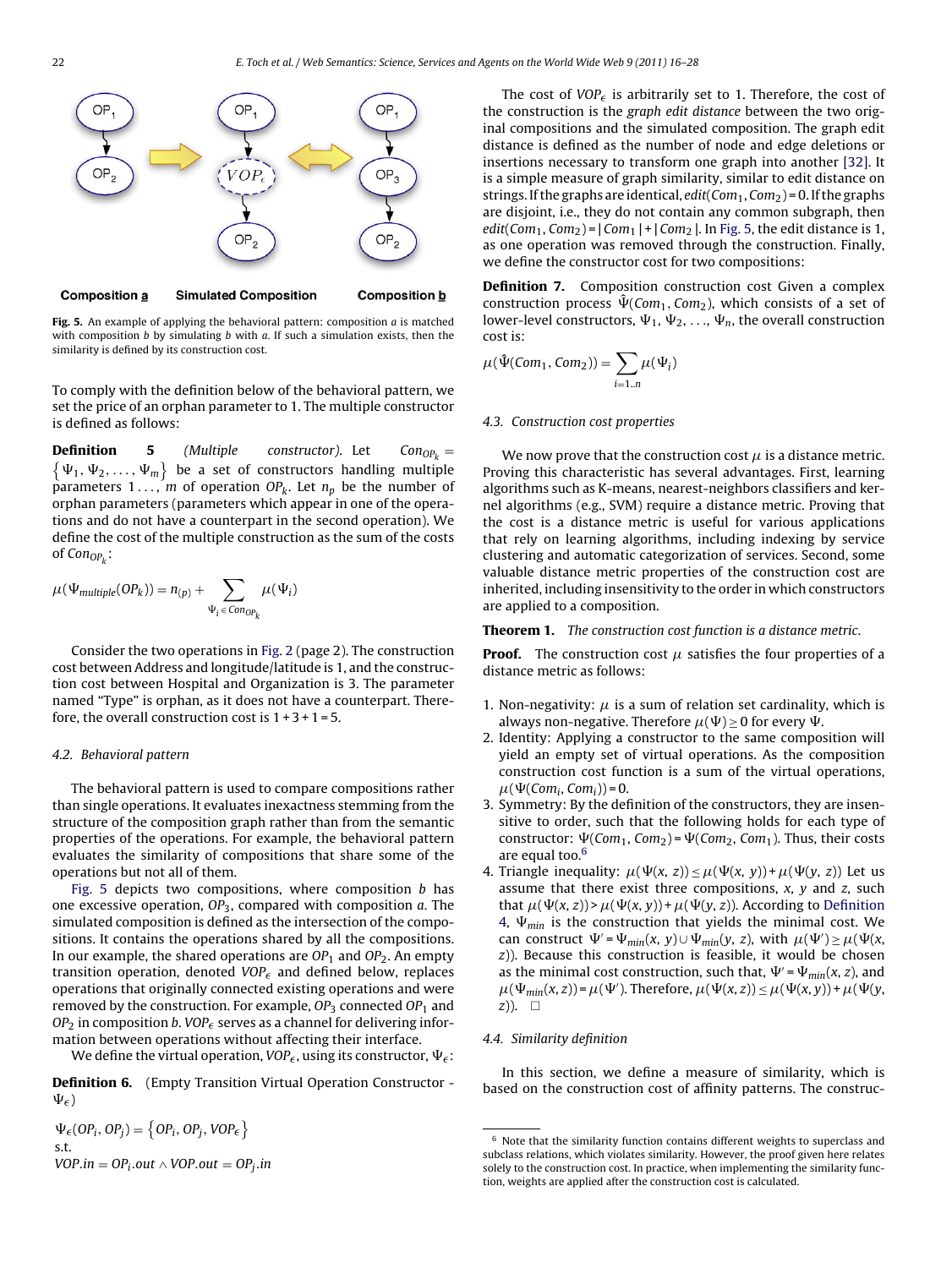#### <span id="page-7-0"></span>**Table 1**

Affinity pattern weights. The weights were determined empirically such that higher weight indicates a higher level of similarity between compared objects.

| <b>Pattern</b>             | Weight $(\omega)$ |
|----------------------------|-------------------|
| Set-Hierarchy (subclass)   | 3.2               |
| Set-Hierarchy (superclass) | 4                 |
| <b>Relation</b>            | 2.5               |
| <b>Behavioral</b>          | 3.8               |

tion cost is a measure of dissimilarity, such that a high cost reflects a great difference between compositions. In many practical scenarios, however, users find more intuitive measures of similarity than measures of dissimilarity. For example, inWeb search engines, high ranked items are expected to be more similar to the query than low ranked items. Thus, we wish to define similarity with two goals in mind. The first goal is that the similarity definition reflects theoretical principles in perceptions of similarity, e.g., informationtheoretic methods.

The second goal is that the similarity reflects our empirical findings, described in detail in Section [5. W](#page-8-0)e have found that while the construction cost is linear with the number of changes required in the construction process, this is not how users perceive similarity. Therefore, we have designed a similarity measure that reflects this phenomenon using a mathematical model, which is both simple to analyze and intuitive for users and application developers.

Formally, similarity is defined as a function that accepts two compositions, Com<sub>1</sub> and Com<sub>2</sub>, and returns a number in  $\mathbb{R}$ :

**Definition 8** (Similarity). The similarity between two compositions,  $Com_1$  and  $Com_2$ , is defined as follows:

$$
sim(Com_1, Com_2) = \lambda - \sum_{\Psi_i} log_{\omega_i} (1 + \mu(\Psi_i))
$$

The similarity function assigns the constant  $\lambda$  to identical compositions, which have a construction cost of  $\mu$  = 0, and a decreasing value to compositions with incresing construction costs.  $\lambda$  is used to parameterize the similarity value in a way that is intuitive to users. For example, to define the top similarity score to 5, as we did when analyzing the experimental results, we set  $\lambda$  = 5.

The weight parameter,  $\omega$  : type  $\rightarrow \mathcal{R}$ , is used to parameterize the cost function according to the type of the pattern. The weight parameter is the outcome of analyzing our empirical results, which revealed different gradients of the similarity function for different patterns. The weights were computed by performing linear regression analysis over the empirical results presented in Section [5.2](#page-9-0) such that the similarity is transformed into a linear function. Table 1 shows the weight values of the different affinity patterns. Based on our empirical results, we split the weight of the Set Hierarchy pattern into a superclass case and a subclass case, as specified in Table 1.

Our definition of similarity is inspired by information-theoretic methods developed by Lin [\[33\], R](#page-12-0)esnik [\[34\], a](#page-12-0)nd Hau et al. [\[35\]. I](#page-12-0)n two separate studies, Lin and Resnik suggested associating a probability p with concepts in an ontology subclass hierarchy to denote the likelihood of encountering an instance of a concept class C. If  $C_1 \sqsubseteq C_2$  (i.e.,  $C_1$  is a sub-class of  $C_2$ ) then  $p(C_1) < p(C_2)$ . The information content of a concept C is then defined as a function over the probability of its instance likelihood. Hau et al. extended this notion to semantic Web service matching by defining the information carried by each concept as its set of properties and comparing the sets [\[35\].](#page-12-0) We further extend the notion of information-theoretic similarity in two ways: First, based on the composition structure, we extend semantic similarity to include behavioral similarity. Second, we extend the possible set of semantic relations for similarity with object properties.

#### **Table 2**

Definitions of context classes, each representing groups of concepts with a particular relation to the anchor concept,  $\check{C}$ .

| Context class of C  | <b>Definition</b>                                                                                                 |
|---------------------|-------------------------------------------------------------------------------------------------------------------|
| Equivalents         | $\{C_i \in \mathcal{O} \mid C_i = \tilde{C}\}\$                                                                   |
| <b>Types</b>        | $\{C_i \in \mathcal{O} \mid C_i : \check{C}\}\$                                                                   |
| Subclasses          | $\{C_i \in \mathcal{O} \mid C_i \sqsubset \check{C}\}\$                                                           |
| Superclasses        | $\{C_i \in \mathcal{O} \mid \check{C} \sqsubset C_i\}$                                                            |
| Intersections       | $\{C_i \in \mathcal{O} \mid \check{C} \sqsubseteq C_i \sqcap C_i\}$                                               |
| Unions              | $\{C_i \in \mathcal{O} \mid \check{C} \sqsubseteq C_i \sqcup C_j\}$                                               |
| Datatype properties | ${P_i \in \mathcal{O} \mid P_i \in P(\check{C})}$                                                                 |
| Object properties   | $\{C_i \in \mathcal{O} \mid \exists R, R(\check{C}) = C_i\}$                                                      |
| Composed            | $\{C_i \in \mathcal{O} \mid \exists C_1, C_2, \ldots, C_n, C_1 \in Class(C_2) \ldots C_n \in Class(\check{C})\}\$ |
| Unrelated           | $\{C_i \in \mathcal{O} \mid C_i \notin Class(\check{C})\}\$                                                       |

#### 4.5. Completeness

In this section, we prove the completeness of the similarity measure. We show that the set of affinity patterns covers all possible relations between compositions, such that the set of affinity patterns returns a similarity value for any arbitrary composition. We start by proving that the set of semantic patterns is complete, i.e., that we do not need any other pattern to compare any two operations based on their parameter semantics. We show how any two concepts can be compared by our method.We do so by demonstrating that all the types of semantic relations within an ontology are covered by one of the semantic affinity patterns or a combination of them. We then prove that the behavioral pattern is complete. Finally, we show that graph edit distance, which is equivalent to our behavioral pattern method, is computable on any arbitrary compositions.

## **Theorem 2.** The set of affinity patterns is complete.

**Proof.** For any given concept,  $\check{C}$ , we define a set of *context classes*, each of which defines a subset of concepts in  $\mathcal{O}$ , according to their relation to the concept. Table 2 contains the formal semantics of each of the relations within our definition of the ontology. Each concept in the ontology is classified to one of the context classes. For example, all the concepts equivalent to the concept  $\dot{C}$  are classified into the Equivalents context class. We now prove that the set of semantic affinity patterns satisfies all the types of relations between any two concepts.

All the classes except the Composed class in Table 2 cover all the axioms of the ontology. Theorizing on the ontology as a graph [\[15\],](#page-12-0) these classes define all the direct relations between two concepts. A concept which has an indirect relation to the anchor concept is defined through the Composed class as a concept which is related to the anchor concept through a set of concepts  $C_1, C_2, \ldots, C_n$ . The context class Unrelated defines all the concepts which are not related through any other context class (including indirectly, through the composed class).

Each one of the context classes is covered by an affinity pattern as follows:

- 1. The set-hierarchy pattern covers all the cases of equivalents, subclasses, superclasses, intersections and unions.
- 2. The relation pattern covers all the cases of object and datatype properties (referred to in this paper as properties and relations, respectively).
- 3. Pattern composition covers all the cases of the composed pattern, where concepts are not related through a single relation. As the construction cost is a distance metric, the composition pattern returns the maximal similarity value.
- 4. Unrelated concepts are not similar, and thus cannot be bridged by a construction process.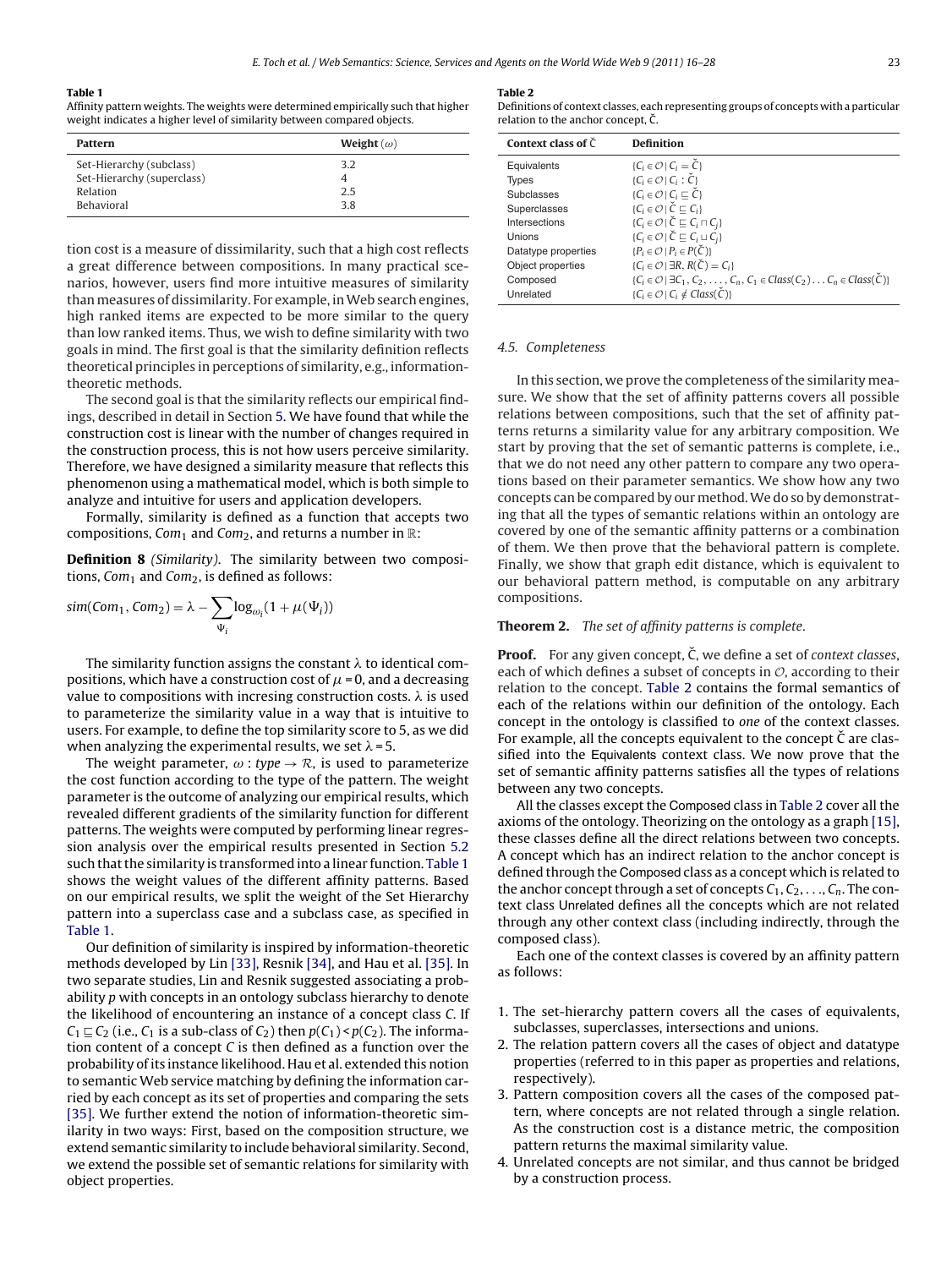<span id="page-8-0"></span>Therefore, the set of semantic affinity patterns is complete. A proof regarding the completeness of the behavioral pattern is pro-vided in [Appendix A.](#page-12-0)  $\;\;\;\Box$ 

## **5. Evaluating affinity patterns**

We have evaluated the affinity patterns empirically, with the objective of predicting the way humans would benefit from retrieval systems that utilize the patterns we defined. To this end, we designed and administered a questionnaire, in which subjects were asked to assess the similarity of given models.

This study was inspired by the seminal work "Features of Similarity" by Tversky [\[30\], w](#page-12-0)hich suggested a general model of cognitive similarity assessment. The study of Budanitsky and Hirst [\[36\], w](#page-12-0)hich compared WordNet [\[37\]](#page-12-0) similarity measures, and the study of Bernstein et al. [\[38\], w](#page-12-0)hich examined an ontology for service description, have shown that in a setting of ontology-based knowledge systems, human judgment provides the best assessment of the quality of a measure for affinity between concepts.

## 5.1. Method

The evaluation was done via a Web-based survey, in which participants were asked to assess the relation between a set of query and composition pairs. The pairs were assessed both quantitatively, by providing a grade for the similarity, and qualitatively, by providing a detailed explanation for various aspects of the similarity. The survey consisted of three stages. At the first stage, participants supplied demographic information, including their age, years of study, and education. At the second stage, participants provided feedback on the similarity of query and composition pairs. At the final stage, participants reviewed their initial assessment and could modify it.

#### 5.1.1. Research population

The research population included 127 participants, of whom 15% were studying towards their masters or doctoral degrees, while 85% were in their 5th semester of studying towards their bachelor degrees. Of the participants, 70% were students in the Faculty of Industrial Engineering and Management at the Technion, Israel Institute of Technology, while the other 30% were students of the Technion (tm)s Faculty of Computer Science. All participants were students in a course teaching analysis and specification of information systems. Filling in the questionnaire was defined as a bonus task for the course, crediting the participants with 3% of the final

#### **Table 3**

Experiment test cases, according to the pattern they were assigned to explore and ontology domain

| <b>Pattern</b> | E-commerce | <b>HR</b> | <b>Travel</b> |
|----------------|------------|-----------|---------------|
| Set-hierarchy  |            |           |               |
| Relation       |            |           |               |
| Behavioral     |            |           |               |

course grade. The grade was based on the level of details supplied as answers to all the required questions.

All the participants had at least one basic and one advance course in software engineering, and they also took at least one course in systems analysis. Hence, our research population is a satisfactory proxy to software engineers and systems analysts, who are the potential users of service composition. One of the characteristics of experienced software engineers and system analysts is their ability to intuitively evaluate semantic and structural approximations. For our participants, who were novice users, these skills were less developed.

#### 5.1.2. Similarity assessment

Participants were presented with a sequence of 12 query/composition pairs. The pairs were randomly selected and ordered from a set of 30 test cases from three domains: e-commerce, Human Resources-HR, and travel. The concepts used in each test case were based on a single OWL ontology. The ontology was not presented to the participants in order to evaluate intuitive usage of the system. We adjusted the number of pairs assigned to each user according to a reasonable expected burden, as participants were asked to provide detailed qualitative feedback on each pair. Table 3 describes the exact distribution of the test cases, domains and patterns.

We used OWLS-TC, a benchmark for semantic service retrieval [\[24\], t](#page-12-0)o construct the test-cases. Test cases were designed using well known domain ontologies from OWLS-TC [\[1\]. W](#page-12-0)e looked for test cases that included sufficient semantic and behavioral variance. Each set of test cases included several compositions, which were identical except for an unrelated variable: a single change one of the semantic or behavioral properties of the composition with regard to the query. For example, in Fig. 6, test-case 2 includes an ISBN input rather than a Title input. The composition that was identical to the query was called the "baseline" composition. This way we were able to control all the elements of the compositions except for the independent variable and could evaluate how similarity is



Fig. 6. An example of two test cases on the same query: "Find the price of a book according to the book's title".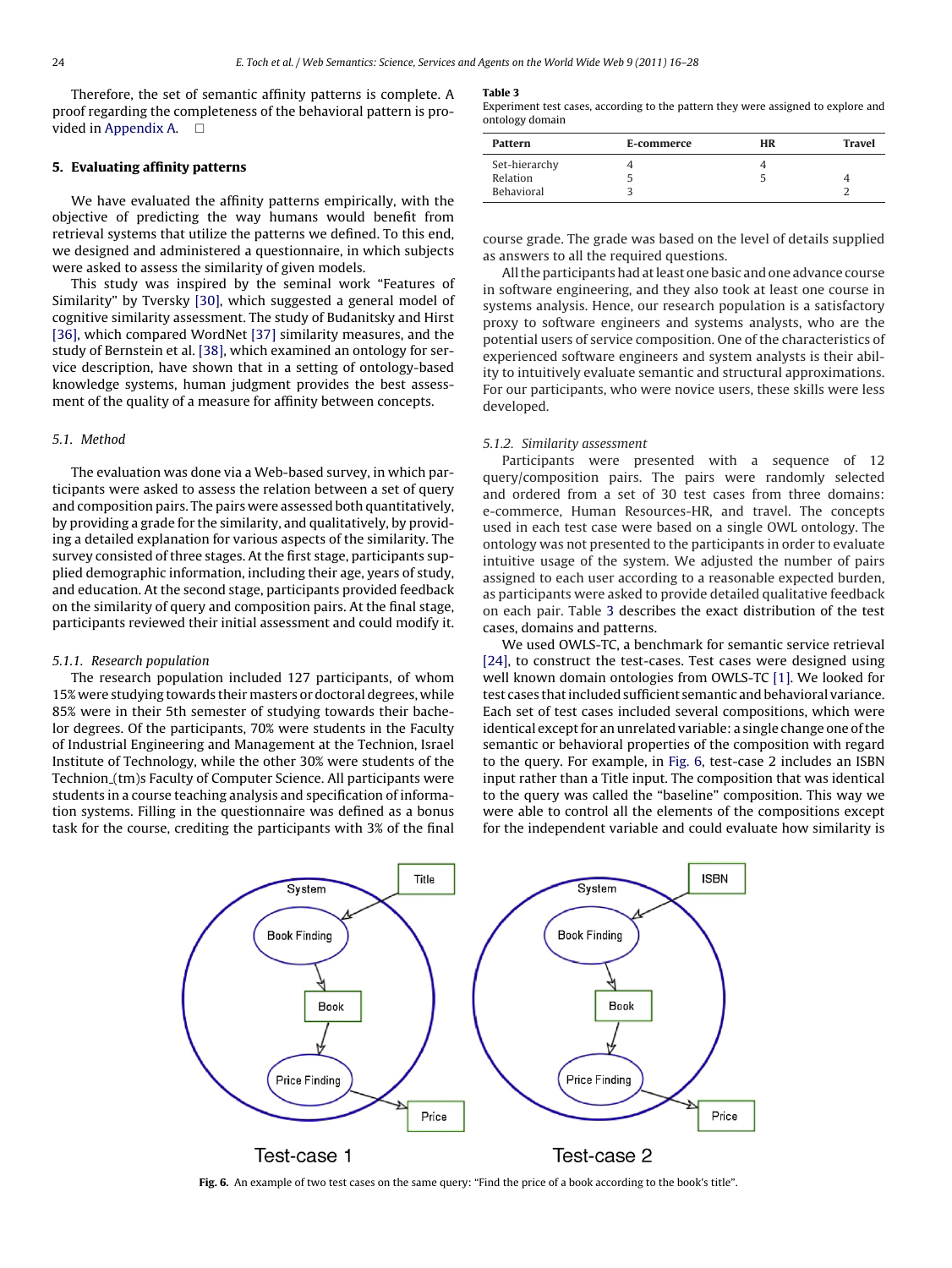<span id="page-9-0"></span>perceived. Test-case 1 in [Fig. 6](#page-8-0) is a baseline test-case. All the testcases were assessed by two fellow researchers, which were not the authors of this article.

[Fig. 6](#page-8-0) depicts a sample of a query and two compositions. Queries were expressed using a short textual description to simulate usable scenarios in service composition by end-users [\[39\]. C](#page-12-0)ompositions were expressed by Object-Process Diagrams, the visual formalism of OPM (Object-Process Methodology) [\[40\]](#page-12-0) to define the compositions in an exact yet usable and readable format.

Test case grading was based on a Likert scale of 1 to 5 for each one of the following parameters:

- Usefulness: The extent to which the model can be used to implement the query.
- Completeness: The extent to which the model meets all the query's requirements.
- Exactness: The extent to which the model contains the right amount of elements, i.e., that the model contains neither excessive nor missing elements.

The first parameter, usefulness, measures the correspondence between the query and the composition in the context of reuse. The two other parameters measure the correspondence in a more general context. Exactness and completeness overlap, as an exact matching is also a complete matching. However, we wanted to gain a more subtle distinction between a situation in which the composition contains excessive elements and a situation in which the composition does not contain all the necessary elements. The completeness parameter distinguishes between these two cases. Participants were asked to provide one open-ended explanation to describe their grading and another open-ended explanation for describing the changes they would make to the composition to make it more similar to the query.

Each set of compositions met the following criteria:

- At least one composition answers the given query perfectly. We denote this composition as the baseline composition.
- At least one composition has a minor difference with respect to the query.
- At least one composition has a major difference with respect to the query.

#### 5.2. Results

The results are organized in two categories. First, we looked at general characteristics of service similarity, such as how various parameters, e.g., usefulness and exactness. Second, we evaluated each affinity pattern.We measured the statistical significance of the results by comparing the scores for different test cases to the baseline composition. An unpaired t-test shows that the score sets for all the test-cases were statistically significant ( $p$  < 0.03). Naturally, the scores for the baseline composition are not maximal, since when it comes to human judgment, there were different user perceptions of the baseline test cases. We attribute some of the variance to the fact that queries were represented in text, while results were visually represented using diagrams. However, for each of the test cases, the users gave the top scores to the baseline, and the score variance for the baseline case was significantly lower compared with the other test cases.

The similarity measure is modeled by approximating the mathematical model according to the empirical results. We evaluated several similarity models using the empirical results by looking at the minimum of the average difference between the predictin of the candidate model and the experimental results. The final model is compared with the users' 1-5 Likert scale by parameterizing the similarity definition ([Definition 8\),](#page-7-0) such that the maximal simi-



**Fig. 7.** Set-hierarchy pattern similarity assessment. The X-axis represents the cost construction, based on the set hierarchy distance. The Y-axis represents the similarity. The bars are the averaged results over all the test cases, and the line represents the prediction of our model.

larity prediction constant,  $\lambda$ , was set to 5. This parameterization allows model predictions to be compared directly with the empirical results. Linear regression was used to find the pattern weights presented in [Table 1](#page-7-0) (predictions and results were transformed to a linear function to compute the regression).

### 5.2.1. Parameter grading

The correlation between the three parameters, completeness, exactness and usefulness, is significant (Pearson correlation of 0.93). Participants tended to give higher values to usefulness, which scored an average of 3.2 vs. 3.03 of exactness and 3.07 of completeness. Nevertheless, no statistical significance was found between the different criteria. The textual feedback provided some insight into an explanation of this phenomenon. When describing their grading, the participants tended to base their feedback on the existing aspects of the composition. They thoroughly described the differences between the composition and the query in terms of missing or excessive elements, different process orders, and different interfaces. In describing improvements, participants were creative, specifying new operations and data structures, and relating them to the existing composition using relations, generalized concepts, and specific concepts.

#### 5.2.2. Set hierarchy pattern

The analysis of the set hierarchy relations yields a clear pattern, shown in Fig. 7. Each column in the graph stands for the average score (of all parameters) given by participants for all the test cases related to the set hierarchy pattern. Each X-axis value stands for a given set hierarchy distance. The results are ordered according to their subset distance, which is their location in the class hierarchy. For example, column 2 (sub) indicates test-cases in which the variable concept is a subclass (more specific) by two hierarchy levels than the baseline.

The average score by the hierarchical distance form a bell pattern, where the highest score for completeness, exactness and usefulness, is received for the baseline query/composition pairs. The difference between more general results becomes less significant after the initial difference from the baseline, so that the average score of the 1 (superclass) set and the 2 (superclass) set are almost identical. Our results show that similarity between concepts and their superclass concepts is larger than between concepts and their subclass. We model these results by setting a larger weight to superclasses ( $\omega$  = 4) than to subclasses ( $\omega$  = 3.2).

#### 5.2.3. Relation pattern

The relation pattern evaluation is presented in [Fig. 8. E](#page-10-0)ach column represents an average score for a given relation cardinality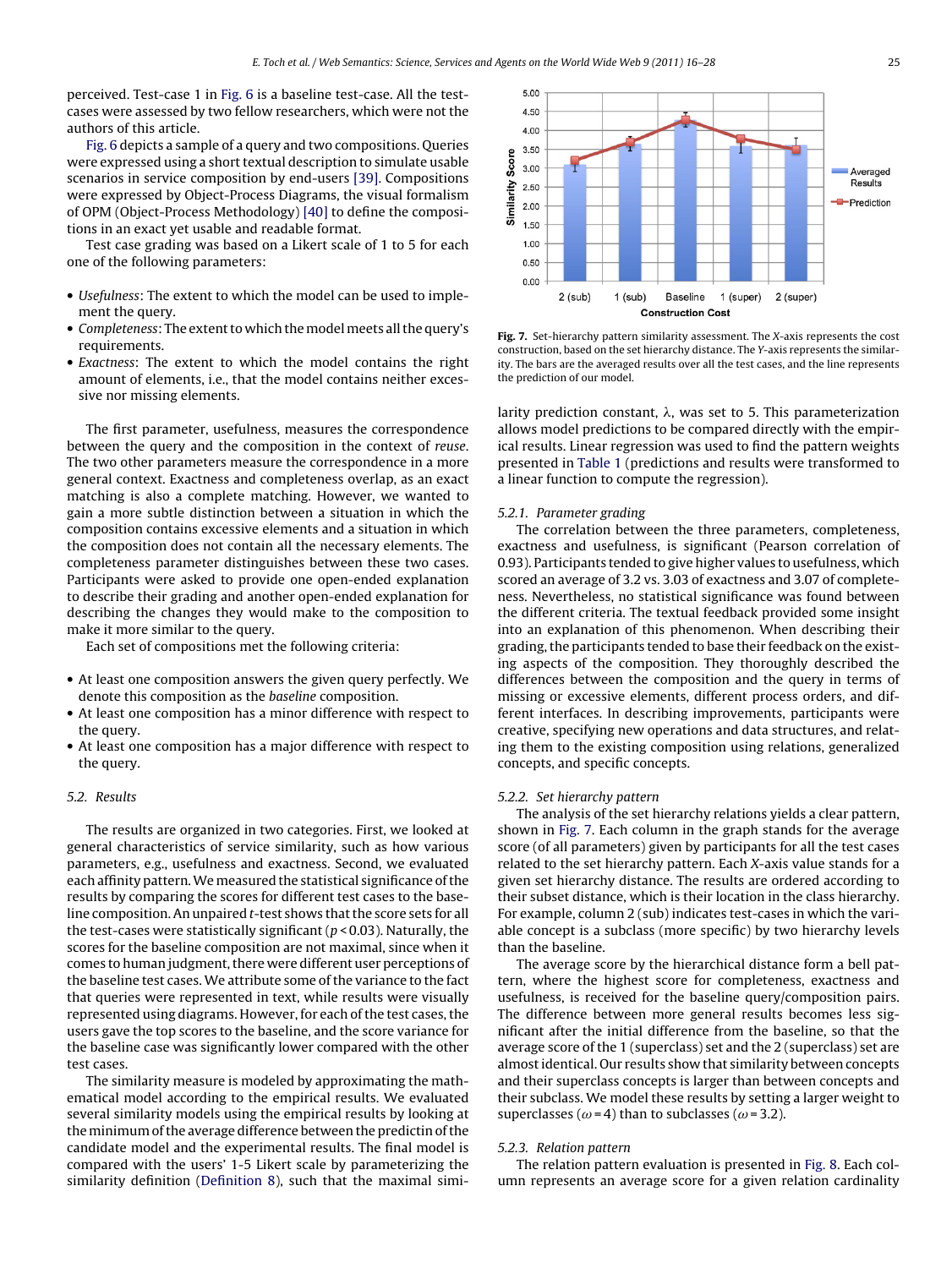<span id="page-10-0"></span>

**Fig. 8.** Relation pattern similarity assessment. The X-axis represents the costconstructions, based on the set relation cardinality. The Y-axis represents the similarity. The bars are the averaged results over all the test cases and the line represents the prediction of our model.

value, averaging all relevant relation-pattern results for all users, all test-cases and all parameters. The baseline column represents the results for concepts that correspond directly to the query concepts. Columns with higher construction cost represent concepts that are related to the query concepts with higher cardinality. For example, a query that contains a book concept and a composition that contains an ISBN concept are related by 1:1 relation, which is displayed as a construction cost of 1. The last column, marked by the '4.7" label, represents a set of several composition/query pairs for which multiple cardinalities were presented.

The results show a decline in the average scores as the cardinality grows. The baseline yields the highest similarity values, while higher cardinality yields lower similarity. The negative slope of the curve becomes moderate as the cardinality grows, with good correspondence to the similarity prediction. We did not find a relation between the direction of the relation and similarity. Based on the qualitative analysis of the written explanation written by the participants, we concluded that participants estimated similarity according to the probability of relating two instances of concepts, regardless of the relation direction.

#### 5.2.4. Behavioral affinity pattern

Fig. 9 presents the results for the behavioral similarity pattern. The X-axis represents the graph edit distance between the composition and the query. The baseline column represents compositions that are functionally equivalent to the query. The 1 set represents a single edit, whereas the 2 set represents two edits. Test cases with



**Fig. 9.** Behavioral pattern similarity assessment. The X-axis represents the graph edit distance between the composition and the query, and the Y-axis represents the similarity.



**Fig. 10.** Comparing logic-based similarity with our definition of similarity.

a larger number of edits were not included in the study, as they were hardly usable and self-explanatory. The Y-axis represents the similarity score over all the test cases, all the parameters, and all the participants.

Behavioral similarity provided a higher level of approximation in comparison to semantic approximation.We explain this result by the relative simplicity of implementing changes to operation order where operations are considered "black boxes", with no assumption on their state.

## 5.2.5. Discussion

The results raise several questions regarding approaches to service similarity. For example, logic-based results assign equal importance to plugin (more specific) and to exact (baseline) results [\[17\], b](#page-12-0)ecause more specific results follow the axioms of the general results. According to our empirical results, human participants perceive specific results as different from exact results. This is depicted in Fig. 10, where the Y-axis represents some abstract similarity and the X-axis represents the specification dimension. The difference starts with more specific results, through the baseline results (identical to the query), and ending with the more general results. Moreover, we discovered that human participants perceive a "softer" notion of similarity than that defined by logic-based methods [\[9,24\]. T](#page-12-0)his observation is apparent also from evaluating the contexts in which humans judge similarities. In the context of reuse, participants relaxed their similarity definitions and were more forgiving towards inexact results.

Another significant result refers to the relation pattern. Human participants perceive property relations as valid means for approximation. The results show that there is a relation between service similarity and the cardinality of the relation. As far as we know, this is the first time such a relation is reported.

Our results have several implications for designing service retrieval applications. First, the results can be used to create better evaluation benchmarks, which take into account people's perceptions with regard to the precision and recall of retrieval algorithms. Service retrieval similarity is perceived like the analogous notion in the field of information retrieval [\[25,34\]. W](#page-12-0)e believe that this result demonstrates how information retrieval techniques, such as latent semantic indexing, become relevant to service retrieval. Soft similarities measures can also be used to create new types of application for semantic Web service retrieval, including recommender systems, service filtering, and service classification.

Finally, the results provide hints regarding the type of service retrieval applications users might find usable and intuitive. Current service retrieval approaches are based on the intention of being used in a fully automated environment, which prompts crisp notions of similarity. However, the soft notion of similarity found in our study suggests using service retrieval in user-facing applications, including search engines, ranking compositions, and mobile application markets, such as Apple's App Store and Google's Android Market.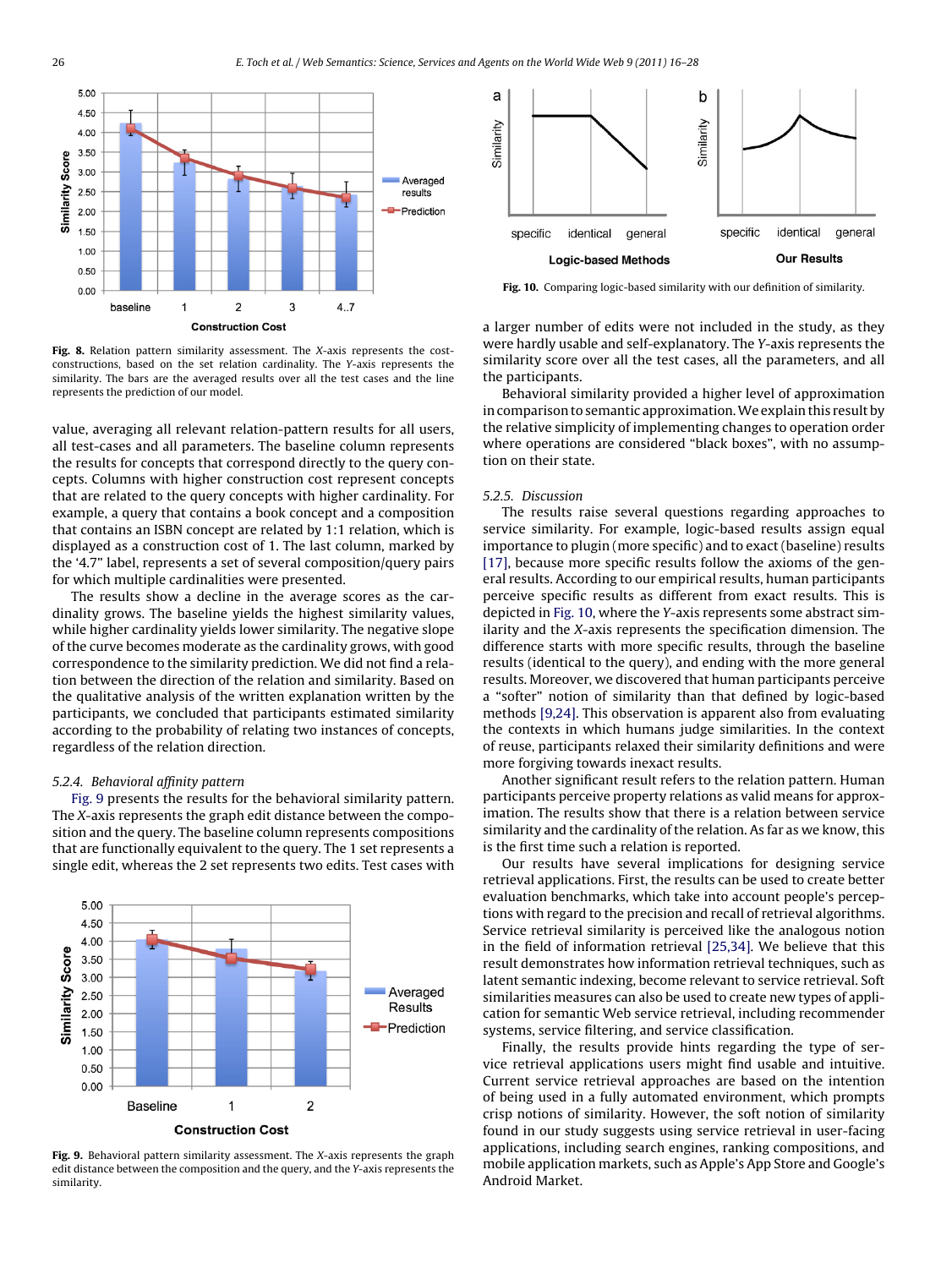E. Toch et al. / Web Semantics: Science, Services and Agents on the World Wide Web *9 (2011) 16–28* 27

<span id="page-11-0"></span>

**Fig. 11.** Compositions ranked and retrieved by the OPOSSUM search engine. The search engine was updated with the semantic similarity patterns defined in this study.

## **6. Implementation**

To provide a proof-of-concept of our model, we implemented parts of the similarity measure defined in this study in an existing Web-based search engine for Web services named OPOS-SUM (Object-PrOcedure-SemanticS Unified Matching).7 OPOSSUM crawls the Web for WSDL and OWL-S descriptions, making them retrievable using simple text queries [\[41\]. O](#page-12-0)POSSUM supports the patterns that were analyzed in this study, except for the behavioral pattern.8

As Fig. 11 demonstrates, users interacting with OPOSSUM are presented with a GUI that provides them with experience similar to a common search engine. Queries for service retrieval and composition are entered using a query language with which users describe service properties and their order of execution. Results include single operations as well as compositions, and are ranked according to the similarity measure.

The OPOSSUM search engine contains several additional techniques beyond those described in this study, including setting a threshold for similarity retrieval and an internal index for composition representation, a query parser, and a query optimizer. While query response times and time complexity were beyond the scope of this paper, OPOSSUM has sub-linear query response time due to an indexing mechanism.<sup>9</sup> The system is based on MySQL 5.0 as a database server, Apache Tomcat as a Web application server, and the Java programming language.

## **7. Conclusions**

This study provides an empirical and theoretic basis for reevaluating similarity measures for semantic Web services. As far as we know, this is the first study in which paradigms of ontologybased service retrieval were examined with human participants on this scale. The results enabled us to identify three affinity patterns that capture the essence of similarity between service compositions:

- 1. Set hierarchy pattern.
- 2. Relation pattern.
- 3. Behavioral affinity pattern.

We have proved that the list of affinity patterns is complete, under the assumption that services are fully described using a restricted ontology language. While the first pattern formally defines a notion of similarity already discussed in the semanticWeb service composition literature, the two other patterns define new notions of similarity.

We have shown that humans take a more fine-grained approach when assessing similarity than predicted by logic-based approaches. This difference may provide some explanation of the slow adoption rate of automatic service composition paradigms [\[17\]. O](#page-12-0)ur similarity measures exhibit some desired properties, such as explainability, as each similarity-based decision can be analyzed and explained to the user, based on the underlying ontology.

We are currently extending the model suggested in this paper in several directions. First, we work on relaxing some of the restrictions of this study, such as supporting only a single ontology. Second, we work on ranking compositions according to usability and preciseness. Finally, empirical analysis of similarity measures for service retrieval give rise to several interesting research questions that still remain open:

• Investigating how ontology modeling patterns affect service similarity.

<sup>7</sup> OPOSSUM was not used for the user study, and was implemented mainly to provide a proof-of-concept of the theoretical model.

<sup>8</sup> The code of OPOSSUM is distributed under open-source license, and can be downloaded from [http://projects.semwebcentral.org/projects/opossum/.](http://projects.semwebcentral.org/projects/opossum/)

<sup>&</sup>lt;sup>9</sup> OPOSSUM received the first prize for query response time in the Semantic Service Selection contest [\(http://www-ags.dfki.uni-sb.de/klusch/s3\)](http://www-ags.dfki.uni-sb.de/klusch/s3). At the same contest, OPOSSUM received the 5th place in the average precision results.